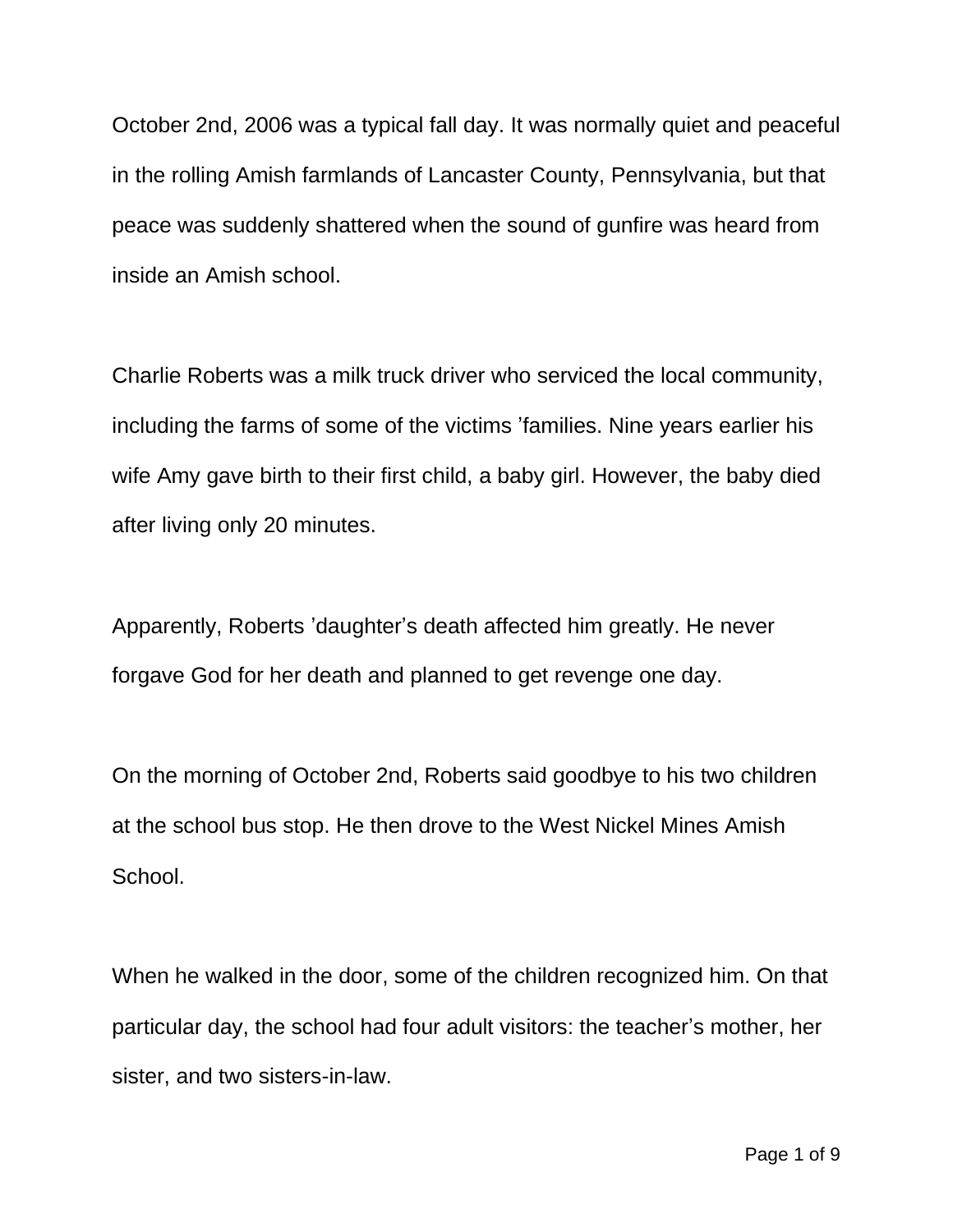When the young teacher saw that Robert was carrying guns, she and her mother left the other adults with the children and ran to a nearby house for help. A call was made to 911.

Next, Roberts told the boys to leave. They complied, huddling near an outhouse to pray.

Roberts ordered the ten girls to lie down, facing the blackboard; he tied their hands and feet. Then Roberts told the girls he was sorry for what he was about to do. At the same time, though, he said:

"I'm angry at God and I need to punish some Christian girls to get even with him."

When the local police broke into the one-room Amish schoolhouse, they found ten Amish girls ages six to thirteen who had been shot by Charles Carl Roberts IV. The murderer had then committed suicide. Five of the girls died and five survived.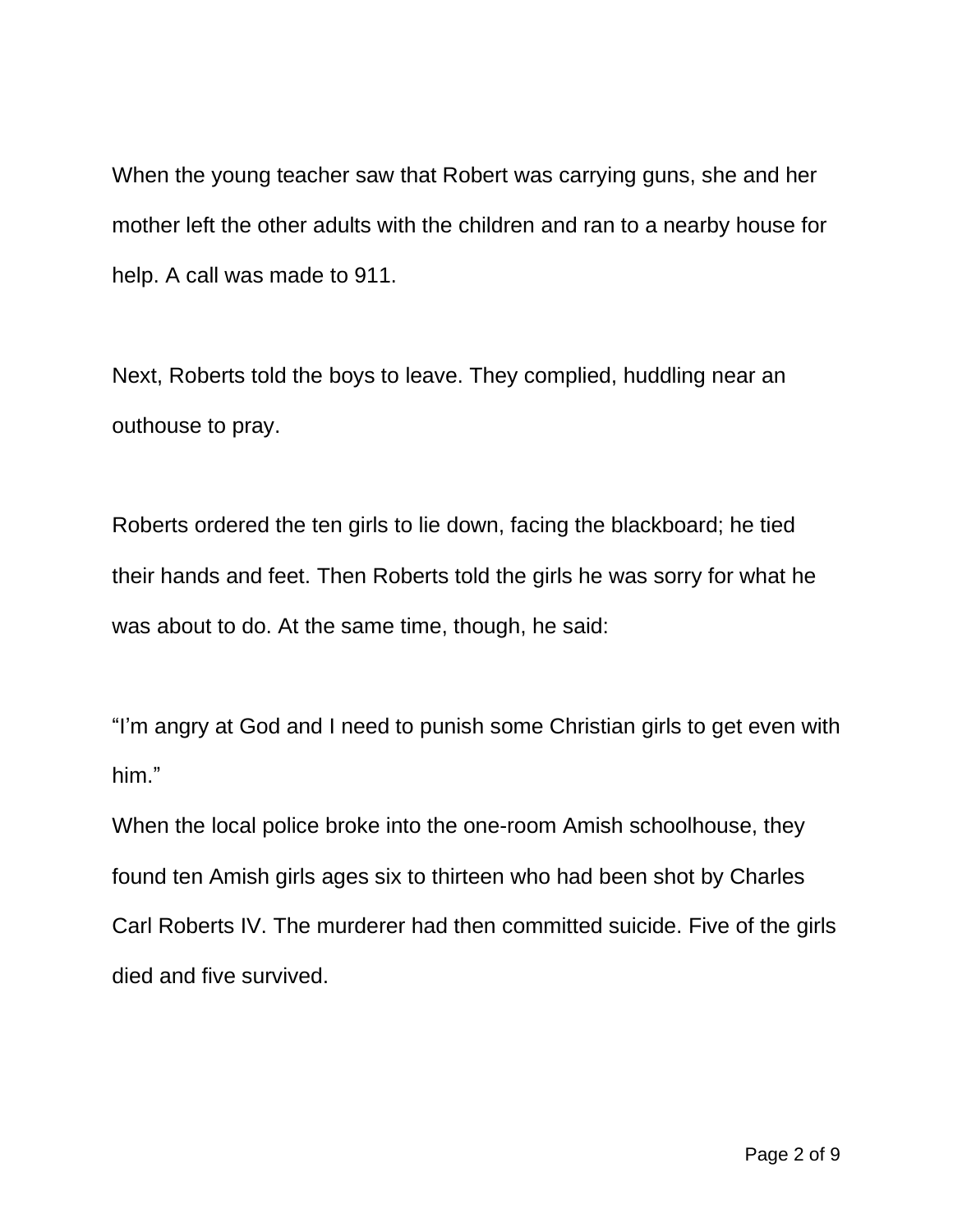There was then, as there was this past week at what happened, widespread shock. But in this, there was also hope and mercy.

Despite their grief over this shocking loss, the Amish community refused to cast blame. They didn't point fingers; they didn't hold a press conference with attorneys at their sides.

Instead, they reached out with grace and compassion to the killer's family.

On the afternoon of the shooting, an Amish grandfather of one of the murdered girls expressed forgiveness toward the killer. That same day, Amish neighbors visited the Roberts 'family to comfort them in their sorrow and pain.

Later that week, the Roberts family were invited to the funeral of one of the Amish girls who had been killed. Amazingly, Amish mourners outnumbered the non-Amish at Charles Roberts 'funeral.

After he cold-bloodedly shot 10 innocent Amish schoolgirls, the Amish almost immediately forgave him and showed compassion toward his family.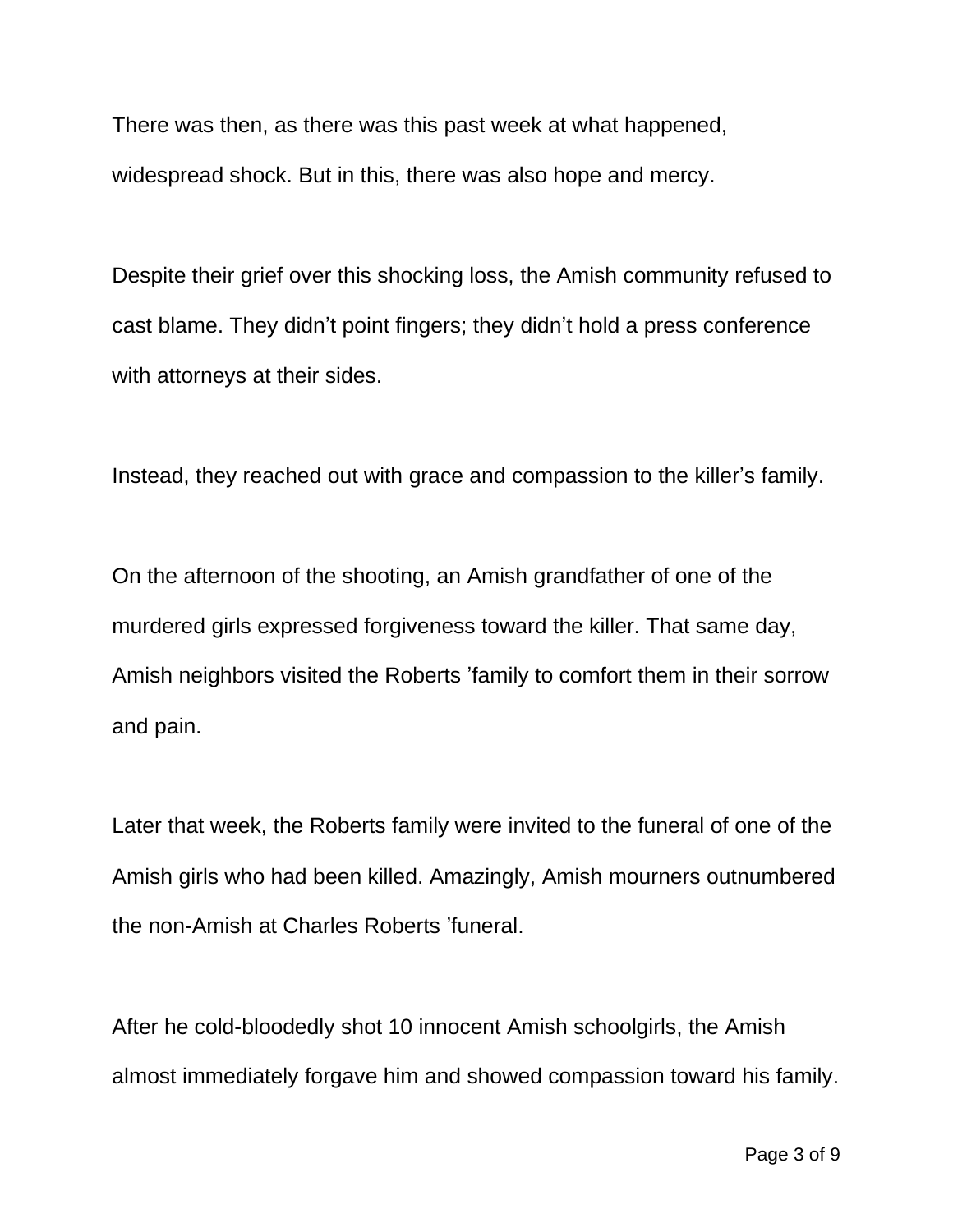This greatly impacted Teri Roberts, who was the mother of the shooter. Out of the horror of this came that moment where Roberts met not emptiness or rage but compassion.

Teri was told about what happened from her husband, and went to her son's house. She was devastated as anyone would be. Her initial reaction was she had to move away; but the Amish came to her home the night of the shooting saying they wanted her to stay. In her words, "there are no words to describe how that made us feel that day; for the mother and father who lost 2 daughters at the hand of our son to come up and be the first to grieve with us; wow; is there anything in this life we should not forgive?"

Every Thursday for years that followed, she would care for the wounded survivor. And when asked if she had a message for the Newtown families, her response was that one should ask God to provide new things to focus on, not taking the place of what is lost, but moving forward and finding something to give us a hope and a future." A future made possible by forgiveness.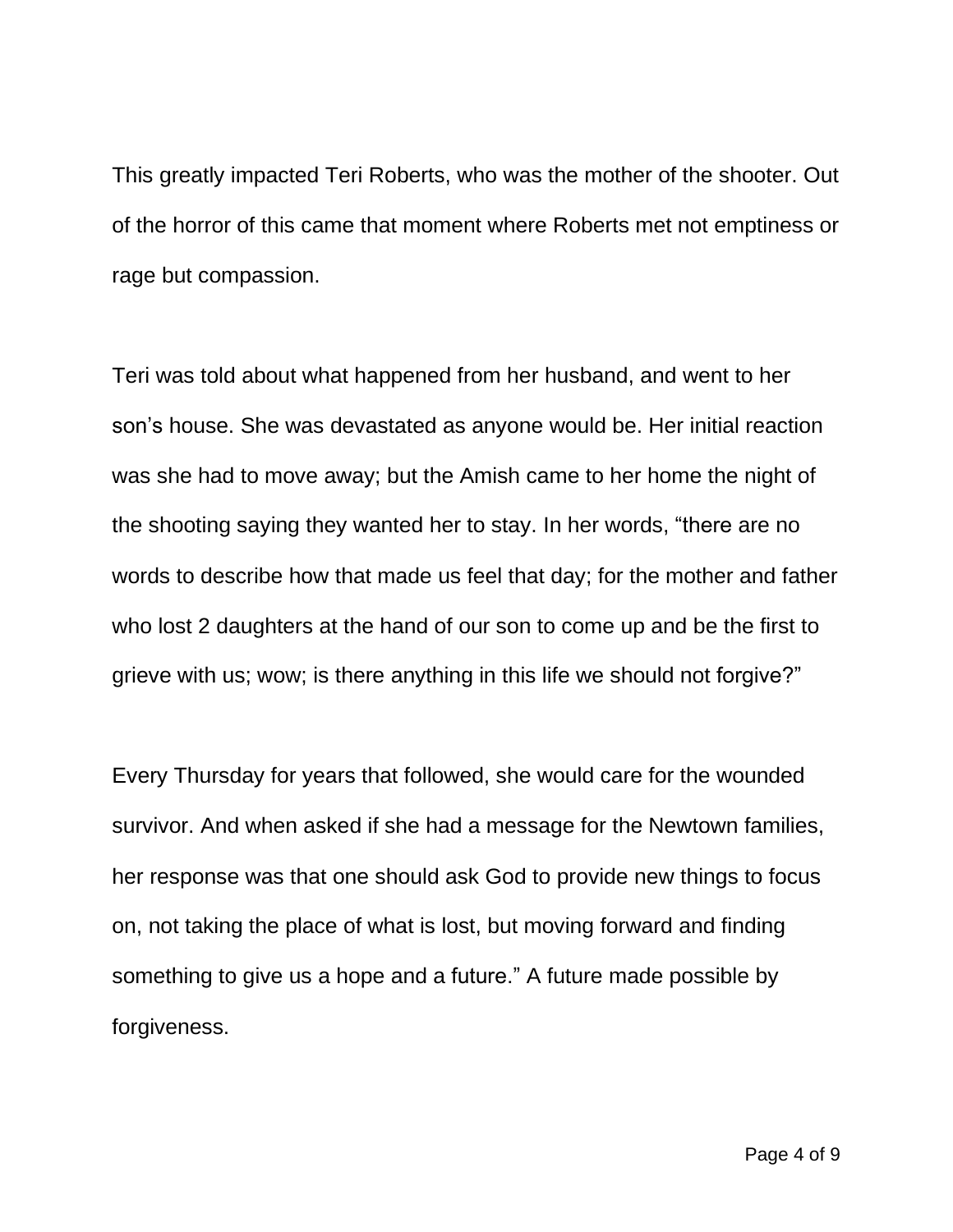Among those embracing that idea was Jonas Beiler, who did extensive mental therapy with the Amish Community in Pennsylvania. He and his therapists counseled many in the Amish community following the school shooting, and help them deal with it one day at a time. In his own life too, he suffered tragedy. Thirty years ago their infant daughter was killed. And the Beilers, like many people in the Amish community at that time, kept their grief hidden, even from each other. But only when they started attending counseling several years later was their marriage saved.

Beiler became such a believer in therapy that he set out to be a marriage and family counselor himself. To make ends meet, Anne started an Amish food stand at the farmer's market. The hand-rolled, soft pretzels she made were very popular, and became a nationwide business, Auntie Anne's Pretzels that you've probably seen in stores or at the airport. The business success allowed Beiler to help popularize counseling among the Amish.

In his words: "Tragedy changes you. You can't stay the same. Where that lands you don't always know. But what I found out in my own experience if you bring what little pieces you have left to God, he somehow helps you make good out of it. And I see that happening in this school shooting as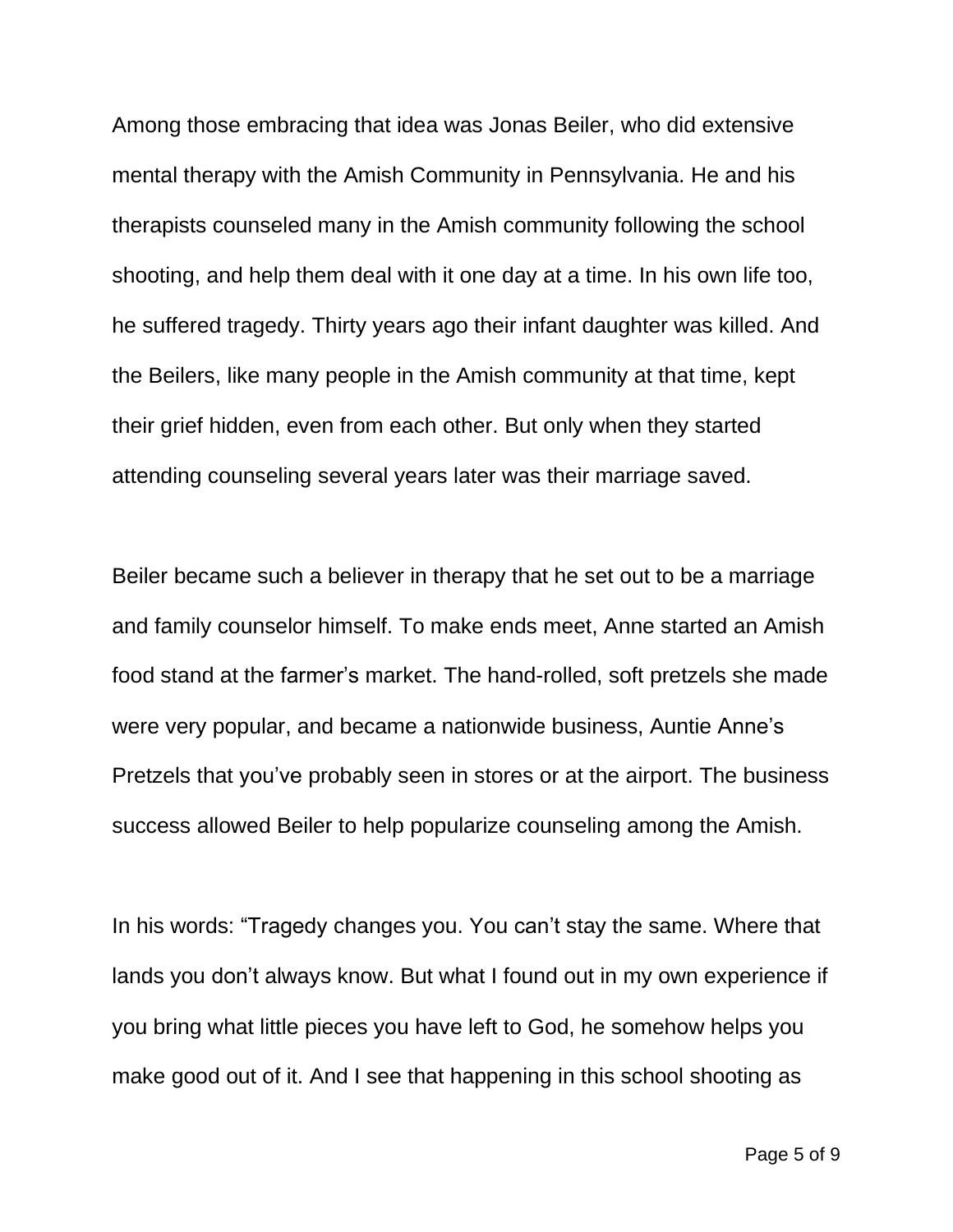well. One just simple thing that the whole world got to see was this simple message of forgiveness."

Sadly, tragedy is all around us; this past week our nation endured another school shooting, and we all aware of hate and anger and violent crime. Sometimes it seems like an endless cycle. Many of us suffer individual tragedies as well; we all lose people we care about, and face the pain of people betraying us or hurting us or people we love. Life is indeed hard. But as Christians, we also must strive to move forward. And the way this happens is by remembering Christ is with us, and as we journey with Him, we look towards Him, we look inwardly, and we also look ahead.

In the Letter to the Hebrews, we are reminded how the Lord has entered into the heavenly sanctuary by His own sacrifice and this gives us hoe that we can enter in as well. "Let us hold fast to the confession of our hope without wavering, for he who has promised is faithful," we are told. Paul reminds his followers in his letter to the Ephesians that he wants them to come to a fuller knowledge of Christ's power, a power which is "far above all rule and authority and power and dominion and above every name that is named, not only in this age but also in the age to come." The Christian community at Ephesus could often feel powerless like we do in the face of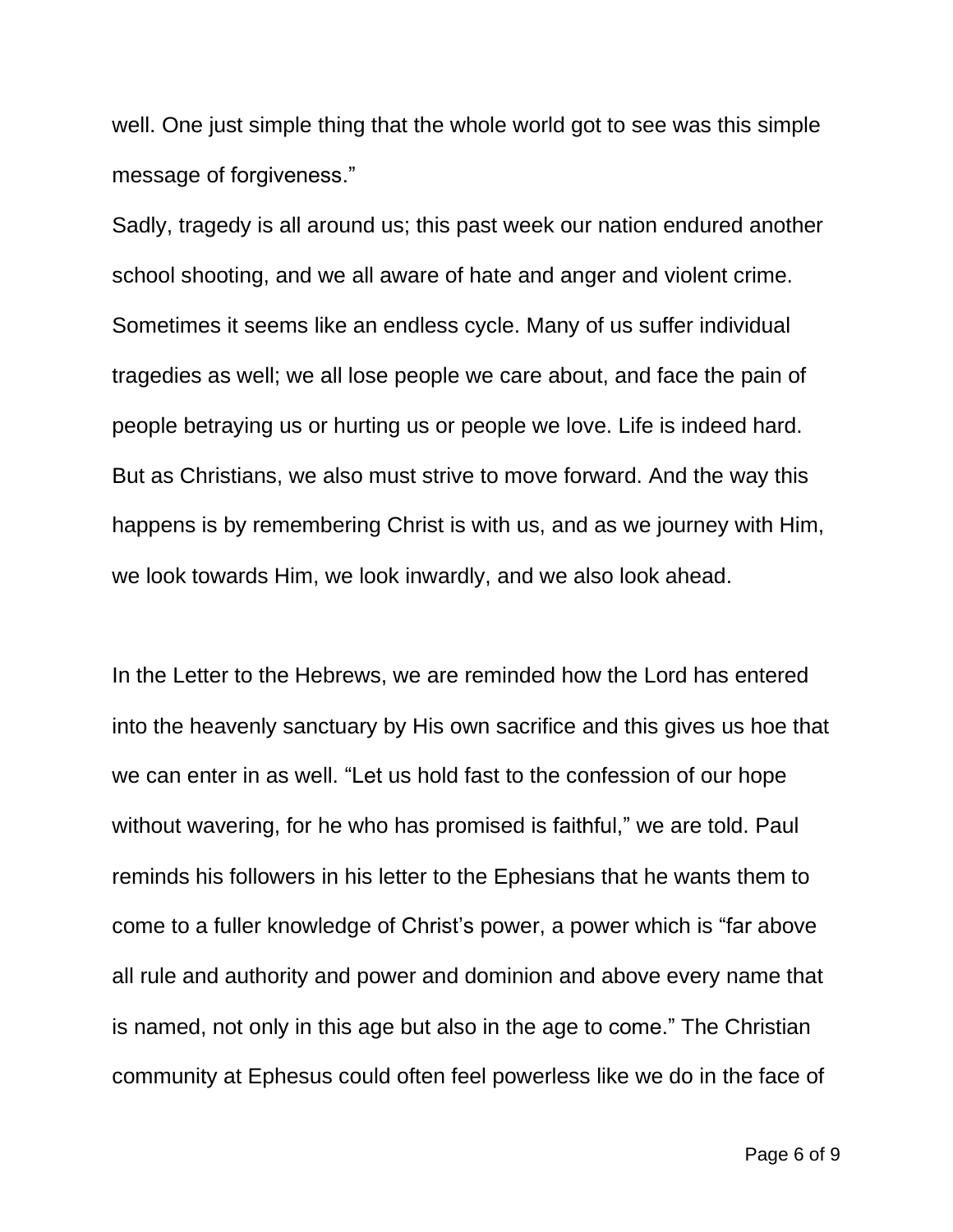so much evil, but Paul reminds them that God is in control, and the power of Jesus will triumph. For Jesus as we are told in the Gospel would suffer, and He died and arose; we are witnesses of these things. No matter what, God is with us.

However, sometimes that can be hard to see can't it? Sometimes life can be quite hard and the storm clouds so intense. For Jonas Beiler, he felt the need to bury his pain, and this was common amongst the Amish as he points out. Sometimes can't we do that too? But if we are to be a people of hope - a people who are sent - we first have to be able to equip ourselves to be able to radiate God's love. And sometimes when that can be hard, it takes a bit of work. It means making peace with our past, or going to confession. It might mean finding someone to talk to, a true friend who we can open up to journey with us, or looking into the past at our wounds and talking to a therapist or counselor so we can be truly healed. It's important to be honest with ourselves if we are covering up wounds, or maybe struggling with anger, sadness, anxiety, or relying too much on alcohol when these could indicate a problem; the same is true with our loved ones. There's having a bad day, and then there's things that happen in our minds we need to be aware of and get help for a loved one and remind them, and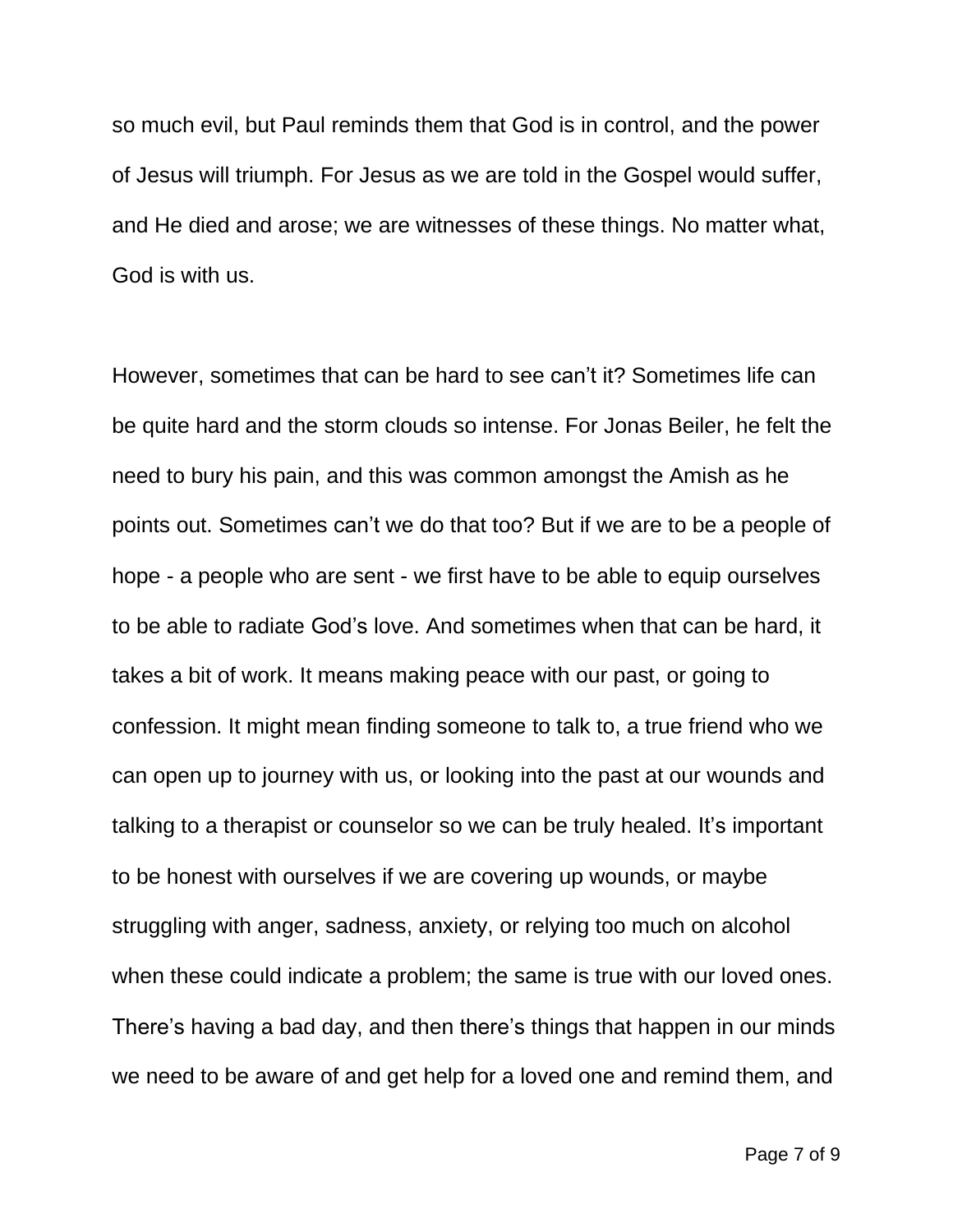ourselves, that these are things we don't cover up. For hope to shine through us, we need to see it first, and at times it takes others to help facilitate that.

Lastly, we are sent. As Teri Roberts puts it, we do not forget the past, but we strive to find hope for the future and something new to put our energy into to be an agent of change. We are not like the men of Galilee standing and looking into heaven. Rather, our hope puts us on the journey to heaven by bringing hope into this world. We see that through tragedy when people help one another. So how do we be that person of hope and compassion? Through forgiveness. Through listening to people and spending time with them. through volunteering to help the needy and less fortunate. Through turning the other cheek. Through evangelizing the world even when there is a hostile reaction to our message. Through acts of love and mercy. This is how the risen and ascended Christ lives through you and me.

Unfortunately no law you can pass will eliminate evil. The deadliest school attack was actually in 1927, when Andrew Kehoe set up a series of explosives at a school he was angry he had to pay taxes to, after he took the life of his wife. But then as today, we saw the inherent goodness in